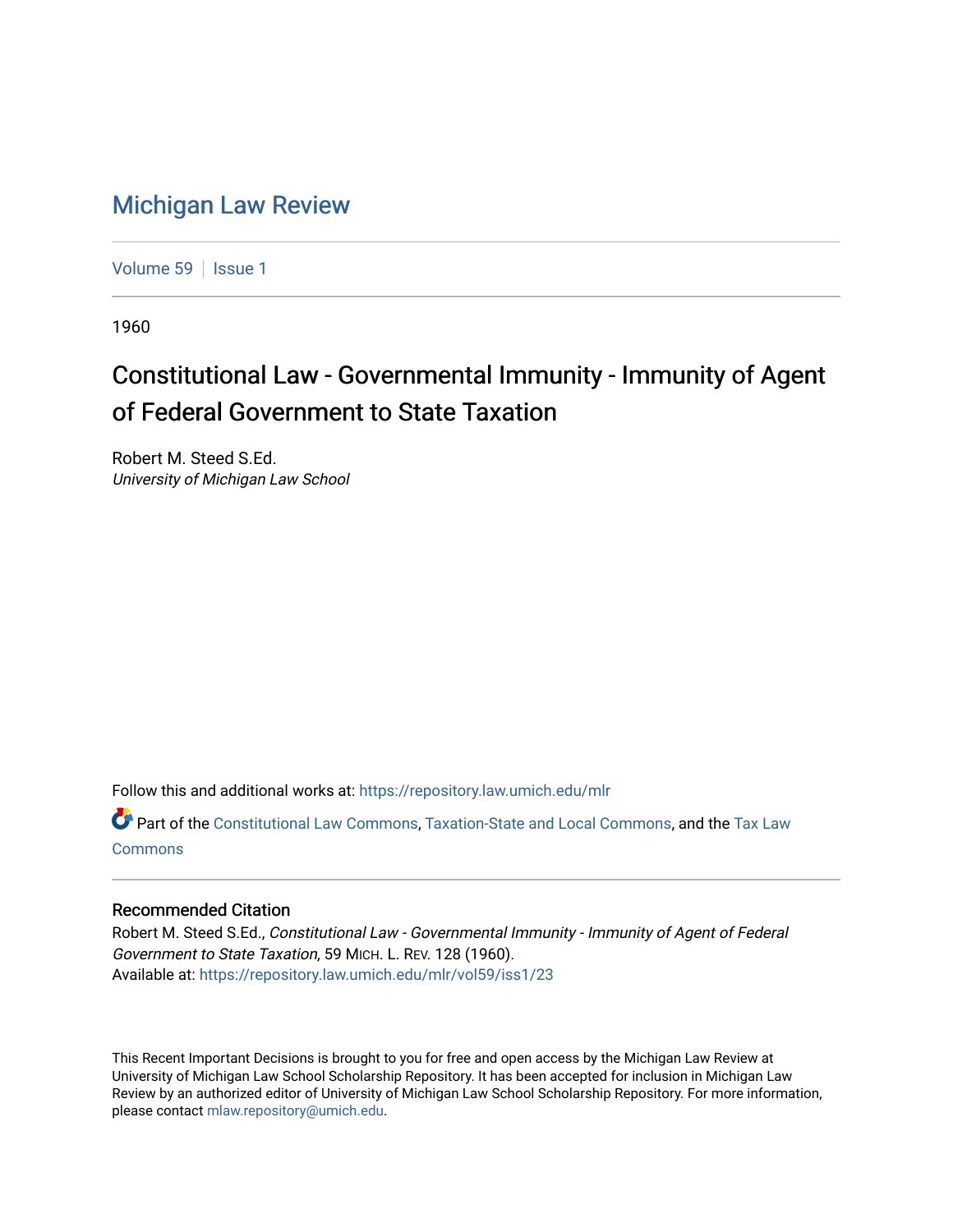CONSTITUTIONAL  $Law - Gover$ MERNMENTAL IMMUNITY - IMMUNITY OF AGENT OF FEDERAL GOVERNMENT TO STATE TAXATION - E. I. du Pont de Nemours and Company contracted with the Atomic Energy Commission to construct and operate the Savannah River Project for development of the hydrogen bomb for a fee of one dollar. Under the contract du Pont was to purchase all materials and supplies with funds furnished by the United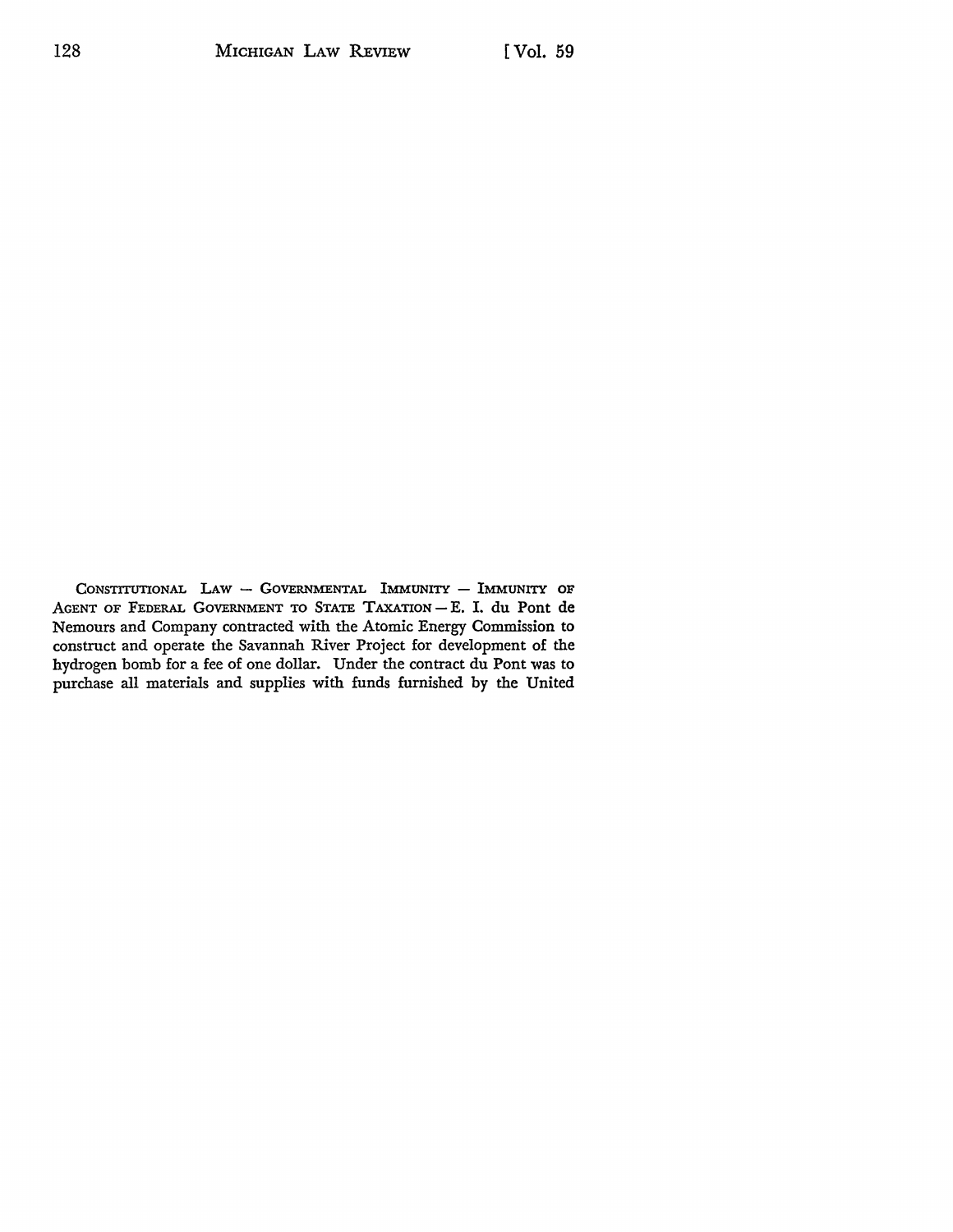States, title to vest in the government immediately when it passed from the vendor. South Carolina attempted to apply its sales and use taxes to these purchases.1 In an action by the United States and du Pont before a statutory2 three-judge district court to enjoin collection of these taxes, *held,*  injunction granted, one judge dissenting. The purchases by du Pont are exempt from state taxation because du Pont was acting as an agent of the federal government. *United States v. Livingston,* 179 F. Supp. 9 (E.D. **S.C.**  1959).

The power of the states to tax activities within their territory creates an inherent conflict between the interest of the federal government in protecting its activities from interference and the interest of the states in finding and maintaining sources of revenue. The doctrine of implied immunity of the federal government from state taxation was developed to resolve this conflict.<sup>3</sup> Although early applications of the doctrine also gave immunity to private persons and organizations performing services for the federal government,4 the Supreme Court has in more recent decisions virtually eliminated this "derivative" immunity.5 Underlying this change is an awareness of the vast increase in spending by the federal government, the new activities in which it is engaging, the decrease in the sources of revenue available to the states resulting from the application of the immunity doctrine, and the need of the states for greater revenue to perform their increasing governmental services. In its decisions the Court has relied on a test of "legal incidence": a tax imposed directly on the federal government or its agent is invalid; but if the effects are felt only indirectly, the tax is valid.<sup>6</sup> The Court has also implied that if the activity taxed is directly beneficial to the contractor, the tax is valid.7 However, any benefit which du Pont might derive from the activity in the principal case would be only indirect and incidental. Many difficulties have arisen in the application of the legal incidence test to attempts *to* tax government contractors, and the Court has been forced to place much reliance on the terms of the contract

l s.c. CODE §65-1401 (1952) (sales tax); s.c. CODE §65-1421 (1952) (use tax). 228 u.s.c. §2281 (1958).

<sup>8</sup>The doctrine originated in McCulloch v. Maryland, 17 U.S. (4 Wheat.) 316 (1819). 4 E.g., Panhandle Oil Co. v. Mississippi, 277 U.S. 218 (1928); Gillespie v. Oklahoma, 257 U.S. 501 (1922); Dobbins v. Erie County, 41 U.S. (16 Pet.) 435 (1842). Immunity was also applied reciprocally to exempt certain activities of tbe states from federal taxation. E.g., Collector v. Day, 78 U.S. (11 Wall.) 113 (1870); Burnet v. Coronado Oil and Gas, 285 U.S. 393 (1932); Indian Motorcyle Co. v. United States, 283 U.S. 570 (1931). The derivative immunity doctrine was based on the theory that if the government's employees and contractors were forced to pay state taxes, tbe government would have to pay higher rates of compensation and tbus would be subject to an economic burden.

 $5E.g.,$  Detroit v. Murray Corp., 355 U.S. 489 (1958); Alabama v. King and Boozer, 314 U.S. 1 (1941); Graves v. New York, 306 U.S. 466 (1939) (overruling Collector v. Day, *supra*  note 4); Helvering v. Mountain Producer's Corp., 303 U.S. 376 (1938) (overruling Gillespie v. Oklahoma, *supra* note 4); James v. Dravo Contracting Co., 302 U.S. 134 (1937).

6 E.g., Kem-Limerick, Inc. v. Scurlock, 347 U.S. 110 (1954); United States v. Allegheny County, 322 U.S. 174 (1944). See Van Bracklin v. Tennessee, 117 U.S. 151 (1886),

*1* See United States v. City of Detroit, 355 U.S. 466 (1958).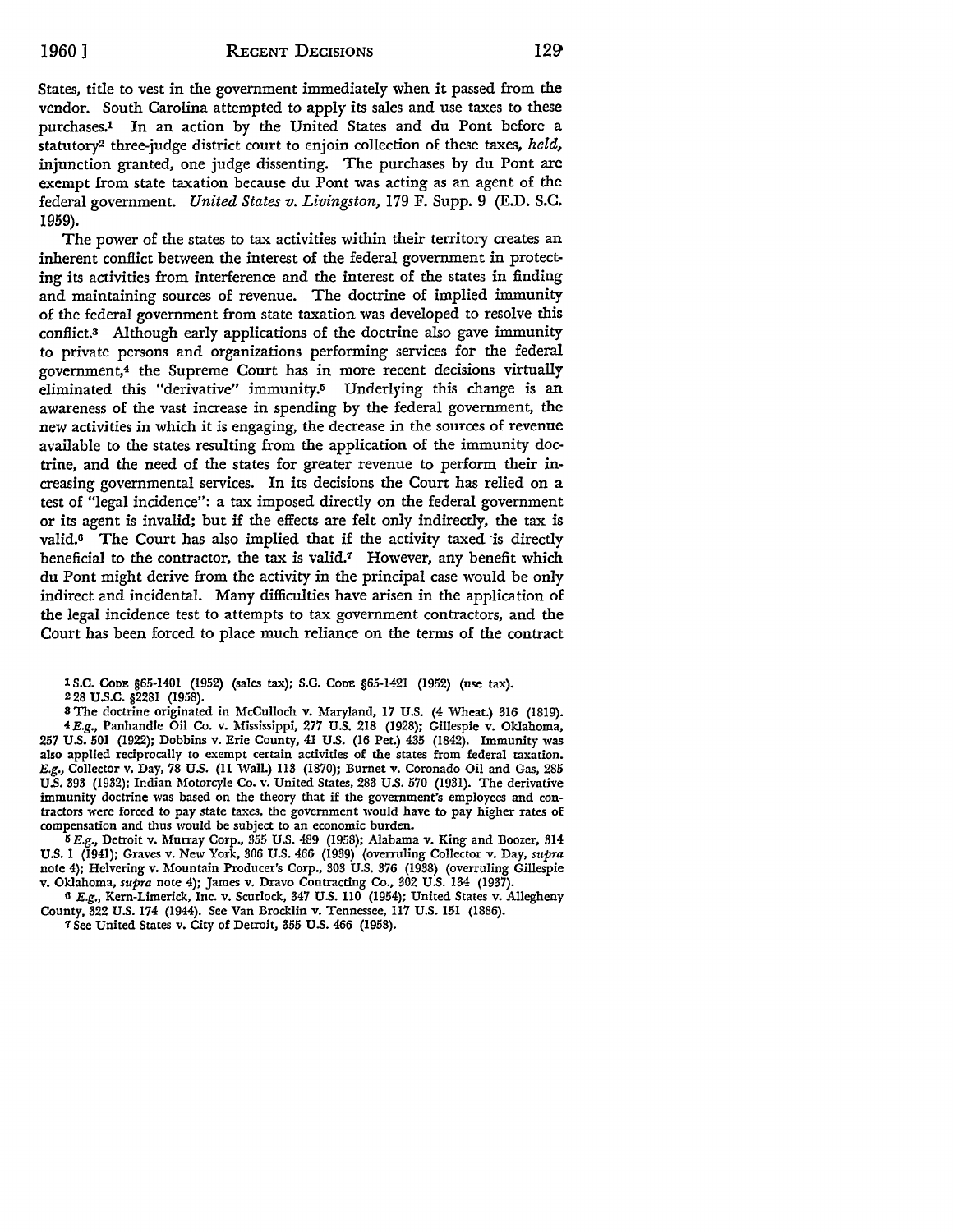involved in each case. For example, in one case a state sales tax was held valid in its application to a cost-plus fixed fee contractor who purchased goods with his own funds and who took title to the goods himself, later conveying them to the government;8 whereas, in another case a similar tax was held invalid because under the terms of the contract the government directly paid for the goods and title passed from the vendor to the government.9 Since in the principal case the goods were purchased with money furnished by the government and title passed directly to it,<sup>10</sup> the tax was properly invalidated under the legal incidence test. Thus, this formal test enables the parties to a transaction to remove it from taxation by the inclusion of technical contractual provisions. Unfortunately, the test provides no room for a consideration of the need of the states for more revenue in the face of the rising costs of providing services and the increasing activities of the federal government. Also, this test fails to examine the basic issue involved - whether the particular tax is a sufficient interference with the performance of a federal function to require immunity.11 Since the basic reason for the immunity doctrine is to protect the federal government against "interference" by the states,12 and since a mere economic burden has been declared not to be an interference,13 it would seem that the only tax which could interfere would be one which discriminates against the federal government.14 Therefore, it would seem that a satisfactory resolution of the basic conflict requires a test which looks behind the formal incidence of the tax to the question whether there is an interference, in the sense of a discrimination, with the performance of a federal function.<sup>15</sup> This test would not necessarily mean the destruction of the immunity doctrine, for Congress has always had the undoubted right to grant an express immunity to any activity or function of the government.<sup>16</sup> Moreover, the determination to grant an immunity is a peculiarly proper one for the legislature, for

11 Whether the tax is laid directly on the federal government has little relation to its effect on the performance of the federal function. For example, if the incidence of the tax in the principal case were on the vendor, rather than on the vendee, it would raise the price of the goods sold and thus have the same ultimate effect on the federal government, but the tax would be proper under the legal incidence test.

<sup>12</sup>In McCulloch v. Maryland, *supra* note 3, the Court said, at 436: " ... the states have no power, by taxation or otherwise, to retard, impede, burden, or in any manner control, the operations of the constitutional laws enacted by Congress to carry into execution the powers vested in the general government."

13 E.g., United States v. City of Detroit, 355 U.S. 466 (1958); Alabama v. King and Boozer, *supra* note 5; James v. Dravo Contracting Co., *supra* note 5.

14 This is the type of tax which was struck down in McCulloch v. Maryland, *supra*  note 3. For a recent example, see Philips Chemical Co. v. Dumas Independent School District, 361 U.S. 376 (1960).

15 Cf. New York v. United States, 326 U.S. 572 (1946) (opinion of Mr. Justice Frankfurter).

16E.g., Carson v. Roane-Anderson, 342 U.S. 232 (1952); Bank of New York v. Supervisors, 74 U.S. (7 Wall.) 26 (1868). See also James v. Dravo Contracting Co., *supra* note 6.

s Alabama v. King and Boozer, *supra* note 5.

<sup>9</sup>Kern-Limerick, Inc. v. Scurlock, *supra* note 6.

<sup>10</sup> Principal case at 17.